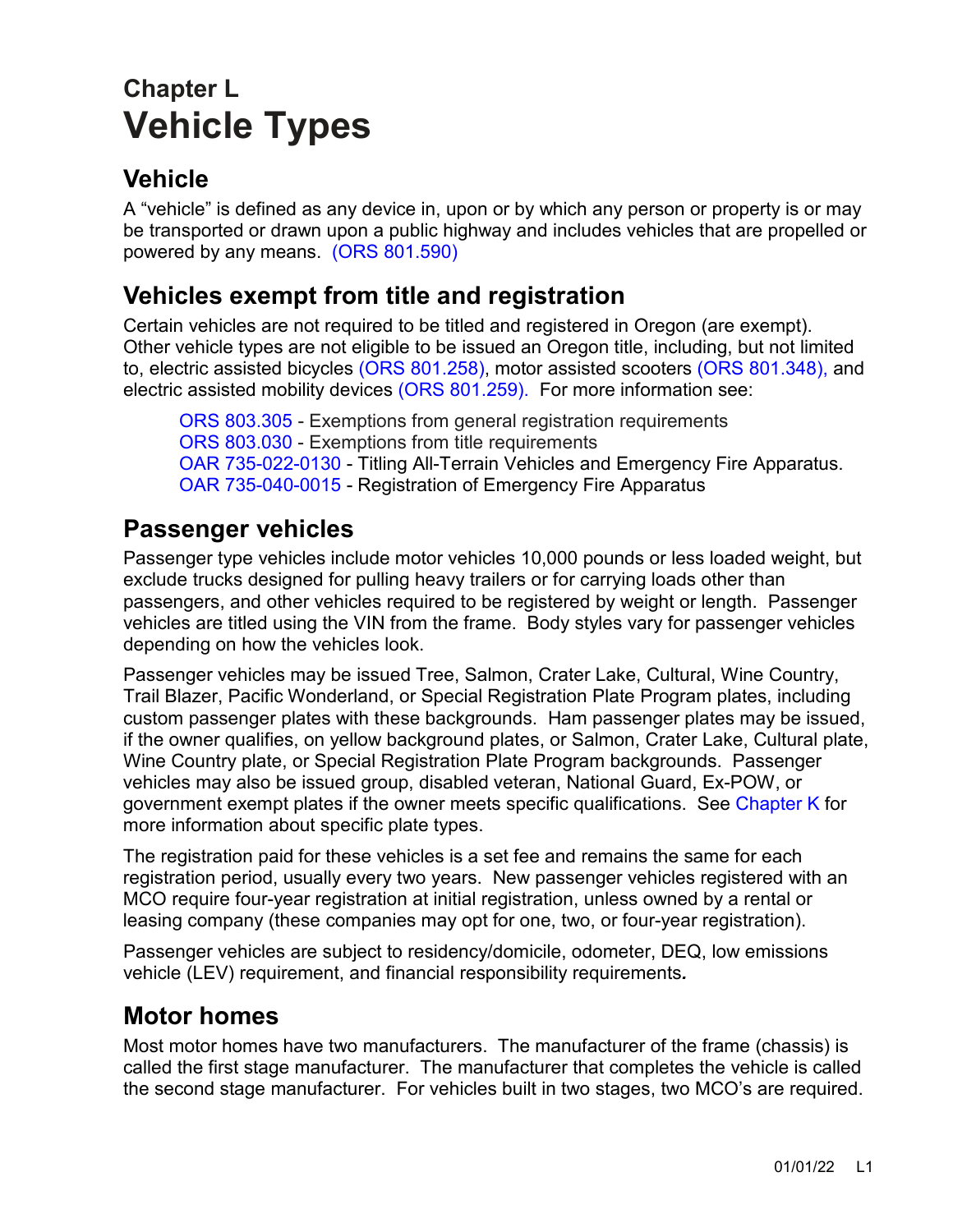Some manufacturers build a complete motor home. In this case, only one MCO is required.

Motor homes must be built to the NFPA 1192, NFPA 501C or ANSI A119.2 standard, depending on the year of manufacture.

- 1. If an MCO is submitted, the manufacturer must certify.
	- This may be on the MCO or a separate letter.

Note: A letter can be on company letterhead and/or signed and countersigned.

- 2. If the motor home is assembled, the certification is made by the builder on an Assembled, Reconstructed or Replica Vehicle Certification, [Form 6511](http://transnet.odot.state.or.us/cs/forms/DMV/6511fill.pdf) or the applicant can make the certification when completing the title application (on the back of the [Form 226\)](http://transnet.odot.state.or.us/cs/forms/dmv/226fill.pdf).
- 3. If the motor home has an Oregon title issued prior to January 1, 2020, or out-ofstate title, the applicant can make the certification when completing the title application (on the back of the Form 226).

Motor homes are titled using the VIN from the frame (first stage manufacturer) and the year, make, and body style of the body (second stage manufacturer).

All motor homes are listed with MH as the body style.

The vehicle make for motor homes will be a four or five-letter abbreviation.

Motor home registration fees are based on the overall length of the vehicle. You must indicate the length of vehicle on the application for title. See [Chapter M](https://www.oregon.gov/ODOT/DMV/docs/VTRH/Chapter_M.pdf) for fee information.

Motor homes are subject to:

- Residency/domicile;
- Odometer;
- DEQ; and,
- Financial responsibility requirements.

Motor homes may be issued National Guard plates as long as the applicant is an active member of the Oregon National Guard. For further information about National Guard plates, see [Chapter K.](https://www.oregon.gov/ODOT/DMV/docs/VTRH/Chapter_K.pdf)

Motor home plates have a yellow background and blue letters and may have custom plates on this background. Group, Oregon Trail, Salmon, Crater Lake, or Cultural plates are no longer issued to motor homes, but may be renewed or transferred without converting the plate to a custom plate.

### **Campers and travel trailers**

A camper is a structure that has a floor and is designed to provide facilities for human habitation (permanent sleeping and cooking facilities), or for camping. It is designed to be mounted on a motor vehicle, but is not permanently attached. It is six feet or more in overall length, 5½ feet or more in height from floor to ceiling at any point, and has no more than one axle designed to support a portion of the weight of the camper. [\(ORS 801.180\)](https://www.oregonlegislature.gov/bills_laws/ors/ors801.html)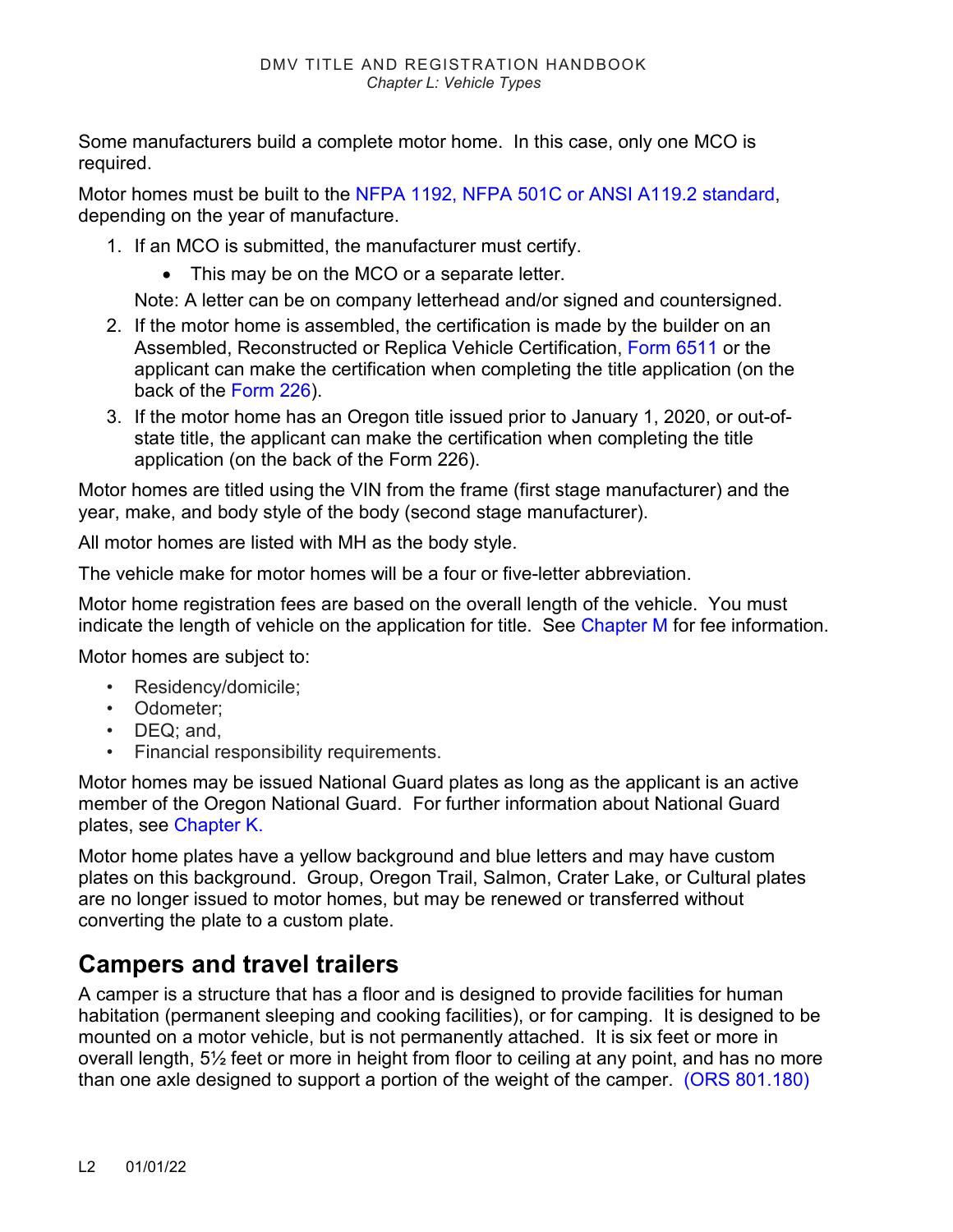A travel trailer is a tent trailer or any other trailer that is designed to be used on the highways and provides facilities for human habitation. It is not more than 8½ feet wide when the trailer is in a travel position. It is six feet or more in height from floor to ceiling as measured with the trailer telescoped to its full extent, or with the sides (tip-outs) expanded. Except for a tent trailer, it has four permanent walls when it is in travel position. (ORS [801.565\)](https://www.oregonlegislature.gov/bills_laws/ors/ors801.html)

Campers and travel trailers must be built to the NFPA 1192, NFPA 501C or ANSI A119.2 standard, depending on the year of manufacture.

- 1. If an MCO is submitted, the manufacturer must certify.
	- This may be on the MCO or a separate letter.

Note: A letter can be on company letterhead and/or signed and countersigned.

- 2. If the camper is assembled, the certification is made by the applicant, or builder, on an Assembled, Reconstructed or Replica Vehicle Certification, [Form 6511](http://transnet.odot.state.or.us/cs/forms/DMV/6511fill.pdf) or the applicant can make the certification when completing the title application (on the back of the [Form 226\)](http://transnet.odot.state.or.us/cs/forms/dmv/226fill.pdf).
- 3. If the camper has an Oregon title issued prior to January 1, 2020, or out-of-state title, the applicant can make the certification when completing the title application (on the back of the Form 226).

Camper and travel trailer registration is based on length and valid for a two-year period. When completing the application for title, be sure to include the length. DMV will not issue registration, or issue a trip permit to any recreational vehicle over 45 feet in length. The body style abbreviation for a camper is CA and RT for a travel trailer. Campers and travel trailers are subject to residency/domicile requirements.

Campers are measured by the overall exterior length from the extreme front to the extreme rear, not just the floor length. Travel trailers are measured from the front of the trailer hitch to the rear of the trailer. These measurements are recorded only in full feet, rounding the length down to the nearest full foot. For example, a 22½ foot travel trailer is recorded as 22 feet long. This practice also applies to campers. To measure the length of a foldout or tent trailer, the vehicle must be in travel position.

Campers and travel trailer plates have a yellow background and blue letters and may have customized plates. If the owner qualifies for them, Disabled Veteran plates may be used on campers and travel trailers that are not used for commercial purposes. See [Chapter K](https://www.oregon.gov/ODOT/DMV/docs/VTRH/Chapter_K.pdf) for more information.

Oregon Trail plates for campers, and Group, Oregon Trail, Salmon, Crater Lake, and Cultural plates for travel trailers are no longer issued, but these plates may be renewed and may be transferred without converting the plate to a custom plate.

#### *Park Model Recreational Vehicles (PMRV)*

PMRVs are over 8½ feet wide, designed for use as temporary living quarters built on a single chassis mounted on wheels, and have a gross trailer area of 400 square feet or less [\(Oregon laws 2019 chapter 585 section 2,](https://www.oregonlegislature.gov/bills_laws/lawsstatutes/2019orlaw0585.pdf) [OAR 735-022-0140\)](https://secure.sos.state.or.us/oard/displayDivisionRules.action?selectedDivision=3348).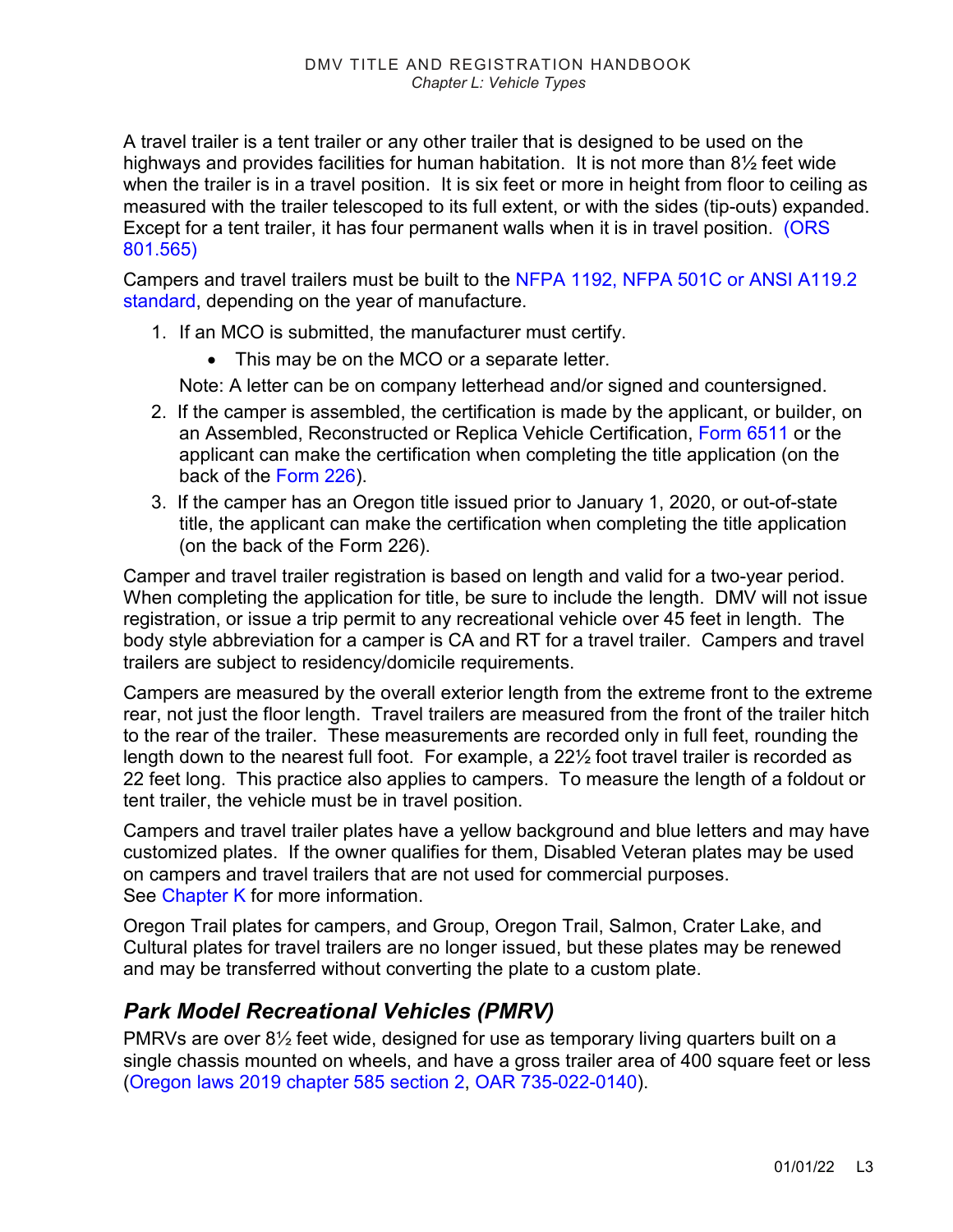New PMRVs must comply with the ANSI A119.5 standard. Proof that the vehicle complies can be a certification on the MCO or a letter provided by the manufacturer that the PMRV complies with the standard. The letter must include the VIN or serial number and be on company letterhead or include the manufacturer name and signature.

PMRVs can be titled only if they meet the ANSI A119.5 standard. PMRVs are not eligible for registration or trip permits. Titling a PMRV is optional.

For used PMRVs, Oregon-issued ownership documents may include an Oregon title or a Manufactured Structure Ownership Document issued by the Department of Consumer and Business Services (DCBS). An out-of-state title is an acceptable ownership document.

A completed Park Model Recreational Vehicle (PMRV) Certification, [Form 274,](http://transnet.odot.state.or.us/cs/forms/DMV/274fill.pdf) must be submitted to certify the PMRV is not permanently affixed to land for use as a permanent dwelling or is located within a mobile home park.

PMRVs do not require VIN inspections.

#### *Travel trailers converted to a structure*

Travel trailer owners converting, or who have already converted, their travel trailer for use as a structure, must surrender the Oregon title and plates if they have current registration [\(Oregon laws 2019 chapter 585 section 4,](https://www.oregonlegislature.gov/bills_laws/lawsstatutes/2019orlaw0585.pdf) [OAR 735-020-0090\)](https://secure.sos.state.or.us/oard/displayDivisionRules.action?selectedDivision=3347).

### **Trucks**

Truck registration is primarily issued to vehicles having a registration weight of more than 10,000 pounds. Truck tractors and commercial buses operating with a combined weight of over 8,000 pounds also are registered as trucks. Truck tractors are primarily designed for pulling heavy trailers or for carrying loads other than passengers. Ambulances, armored cars, hearses, and self-propelled mobile cranes of all weights must also be registered as trucks. For more information, see section titled "Vehicles Registered by Weight," in [Chapter K.](https://www.oregon.gov/ODOT/DMV/docs/VTRH/Chapter_K.pdf)

Trucks are subject to residency/domicile requirements. However, not all trucks are subject to odometer requirements. If a truck has a gross vehicle weight rating (GVWR) in **excess** of 16,000 pounds, it is exempt from odometer requirements. If the vehicle is registered at 16,000 pounds or less, an odometer disclosure will be required with a title application unless the customer provides a statement of exemption.

The statement must indicate the manufacturer's GVWR is in excess of 16,000 pounds, describe the vehicle, and must be signed by the registered owner or lessee. This can be done on the Exemption from Odometer Disclosure Requirements, [Form 6745](https://www.odot.state.or.us/forms/dmv/6745.pdf)*.* 

Oregon law requires all motor carriers who are subject to the federal law to certify at the time of registration or renewal of registration that they have an in-house drug and alcohol testing program which meets the federal requirements or that they are a member of a consortium which provides testing that meets the federal requirements. DMV requires all truck "T" plated vehicles to submit the certification in one of two ways:

• A Drug and Alcohol Testing Program Certification, Form 7196**,** and an application [Form 226 o](https://www.odot.state.or.us/forms/dmv/226fill.pdf)r [268.](https://www.odot.state.or.us/forms/dmv/268fill.pdf)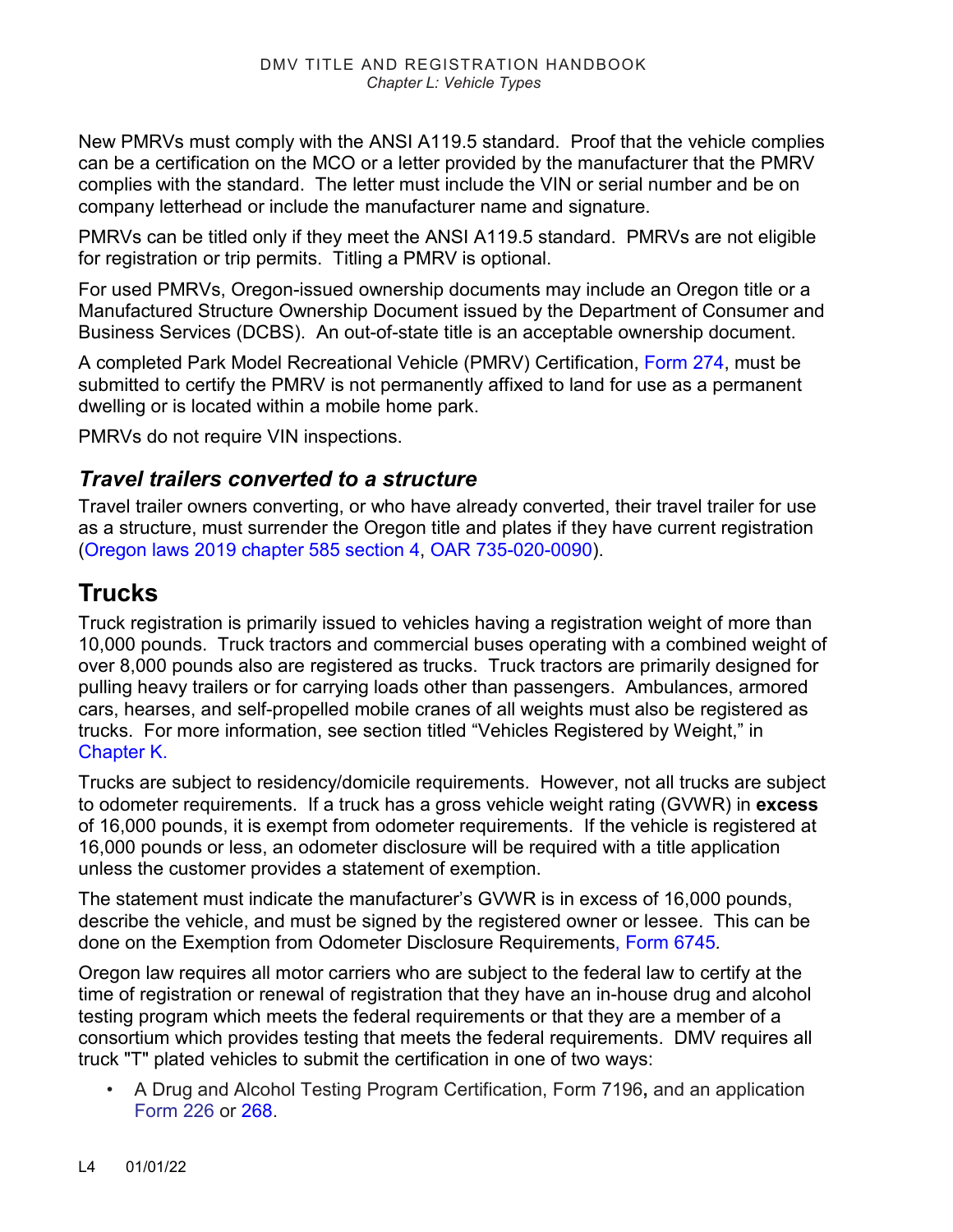• A Form 226 (02-01 revision date or newer) or [268](http://www.odot.state.or.us/forms/dmv/268.pdf) (10-00 revision date or newer). The Drug and Alcohol Certification is included on the 226, 268 and 412 (renewal reminder) with these revision dates and newer.

When the carrier signs the Form 7196, 226, or 268 (only those 226 and 268 that include the certification), they are certifying that they either comply with the federal law or are exempt from that law. If a customer has questions about the program or whether they are subject to the federal drug test requirements, they may contact MCTD at (503) 378-6963.

DMV also requires proof that the federal Heavy Vehicle Use Tax was paid prior to registration or registration renewal of vehicles with a registration weight of 55,000 pounds or more. This requirement does not apply to vehicles registered within 60 days of purchase. For further information about this tax, refer to [Chapter K.](https://www.oregon.gov/ODOT/DMV/docs/VTRH/Chapter_K.pdf)

### **Heavy trailers**

Heavy trailers are non-motorized vehicles having a loaded weight of more than 8,000 pounds, excluding travel trailers, fixed loads, manufactured structures, and special use trailers.

Heavy trailers are designed to be pulled by another vehicle which is registered by weight, and to carry freight, property, or articles over the highways. Heavy trailers require a onetime, permanent registration fee.

The body style for heavy trailers will vary depending on what the vehicle looks like.

Heavy trailers are subject to residency/domicile requirements.

### **Light trailers**

Trailers with a loaded weight of 8,000 pounds or less are registered as light trailers. Trailers that are for hire, travel trailers, special use trailers, or manufactured structures are not registered as light trailers.

Trailers equipped with pneumatic tires of elastic materials with a loaded weight of 1,800 pounds or less are exempt from title and registration requirements. (This does not include trailers for hire, travel trailers, fixed loads, or manufactured structures.) However, trailers exempt from title and registration requirements may be titled and registered if the owner chooses to do so. Any trailer with a loaded weight of 1,801 pounds or more must be titled and registered if used over the highways.

The registration for a light trailer expires every two years and is a set fee. New light trailers registered with an MCO require four-year registration at initial registration. The graphic tree plates with a blue sky are issued to light trailers. If the owner qualifies for them, Disabled Veteran plates may be used on light trailers that are not used for commercial purposes.

The body style for these vehicles is usually UT, unless it is a boat trailer (BT) or horse trailer (HR).

Light trailers are subject to residency/domicile requirements.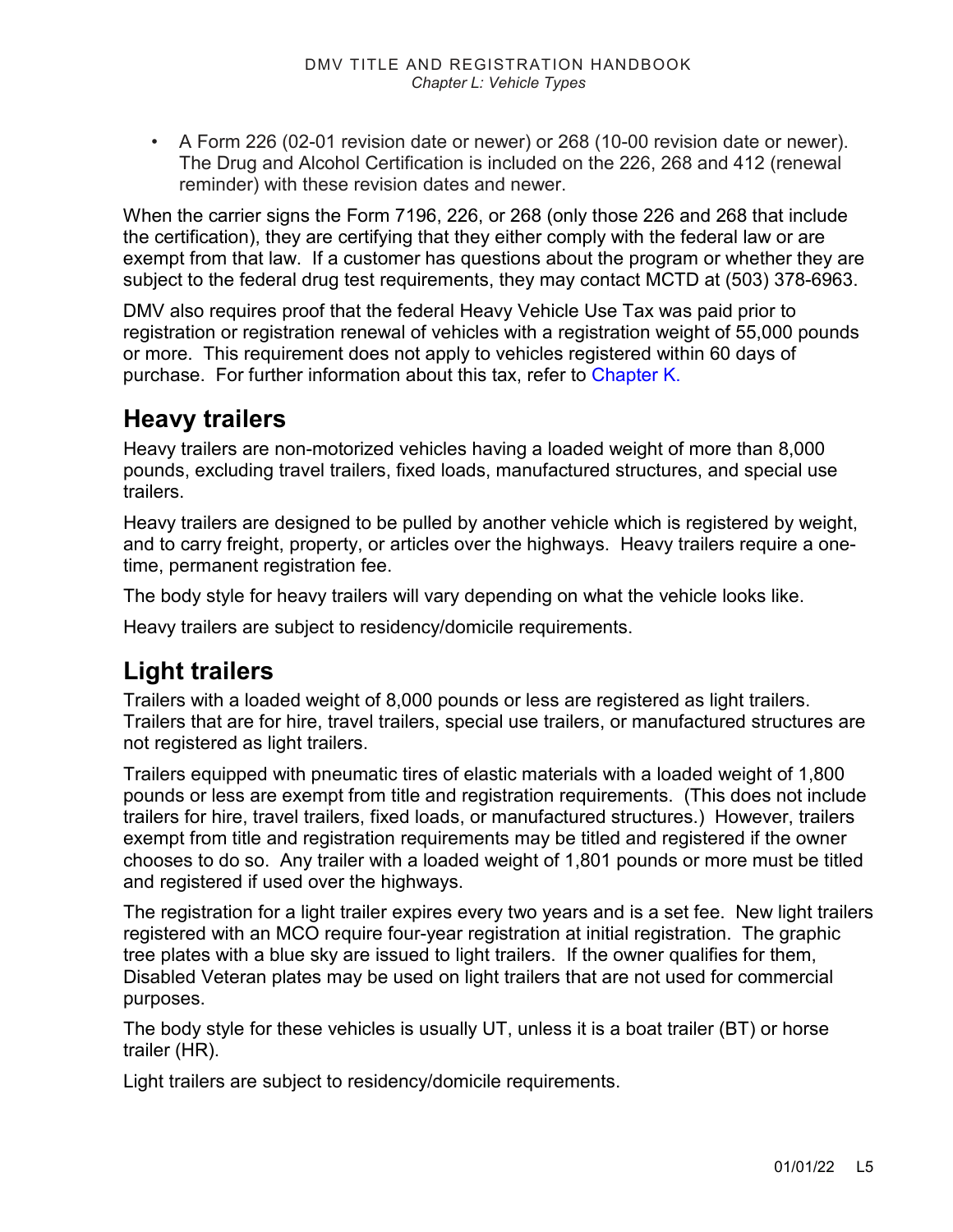# **All-terrain vehicles (ATVs)**

All management and regulation of the All-Terrain Vehicle Program is handled by Oregon Parks and Recreation Department (OPRD). DMV does not issue or renew registration, decals, or permits for ATVs. DMV will issue titles for ATVs, but it is not mandatory for the customer to obtain title.

OPRD may be contacted at the following phone number or address:

#### **Oregon Parks and Recreation Department (OPRD)**

ATV Program 725 Summer St NE, Suite C Salem OR 97301 Phone: 503-986-0712 Phone: 800-551-6949 Fax: 503-986-0794 Email: [atv.info@state.or.us](mailto:atv.info@state.or.us) Website: [egov.oregon.gov/OPRD/ATV](http://egov.oregon.gov/OPRD/ATV/)

*Class I, Class II, Class III, and Class IV ATV transactions, other than titles, are handled by Oregon Parks and Recreation Department.*

A **Class I ATV** is defined by [ORS 801.190](https://www.oregonlegislature.gov/bills_laws/ors/ors801.html) as a "motorized, off-highway recreational vehicle that:

- 1. Is 50 inches or less in width;
- 2. Has a dry weight of 1,200 pounds or less;
- 3. Travels on three or more pneumatic tires that are 6 inches or more in width and that are designed for use on wheels with a rim diameter of 14 inches or less;
- 4. Uses handlebars for steering;
- 5. Has a seat designed to be straddled for the operator; and
- 6. Is designed for or capable of cross-country travel on or immediately over land, water, sand, snow, ice, marsh, swampland or other natural terrain."

A **Class II ATV** is defined by [ORS 801.193](https://www.oregonlegislature.gov/bills_laws/ors/ors801.html) as any motor vehicle that

- 1. Weighs more than or is wider than a Class I ATV;
- 2. Is designed for or capable of cross-country travel on or immediately over land, water, sand, snow, ice, marsh, swampland or other natural terrain;
- 3. Is actually being operated off a highway or is being operated on a highway for agricultural purposes under ORS 821.191; and
- 4. Is not a Class IV all-terrain vehicle.

A **Class III ATV** is defined by [ORS 801.194](https://www.oregonlegislature.gov/bills_laws/ors/ors801.html) as "a motorcycle that travels on two tires and that is actually being operated off highway."

A **Class IV ATV** is defined in chapter 360 Oregon Laws 2011 as any motorized vehicle that:

- 1. Travels on four or more pneumatic tires that are 6 inches or more in width and that are designed for use on wheels with a rim diameter of 14 inches or less;
- 2. Is designed for or capable of cross-country travel on or immediately over land, water, sand, snow, ice, marsh, swampland or other natural terrain:
- 3. Has non-straddle seating;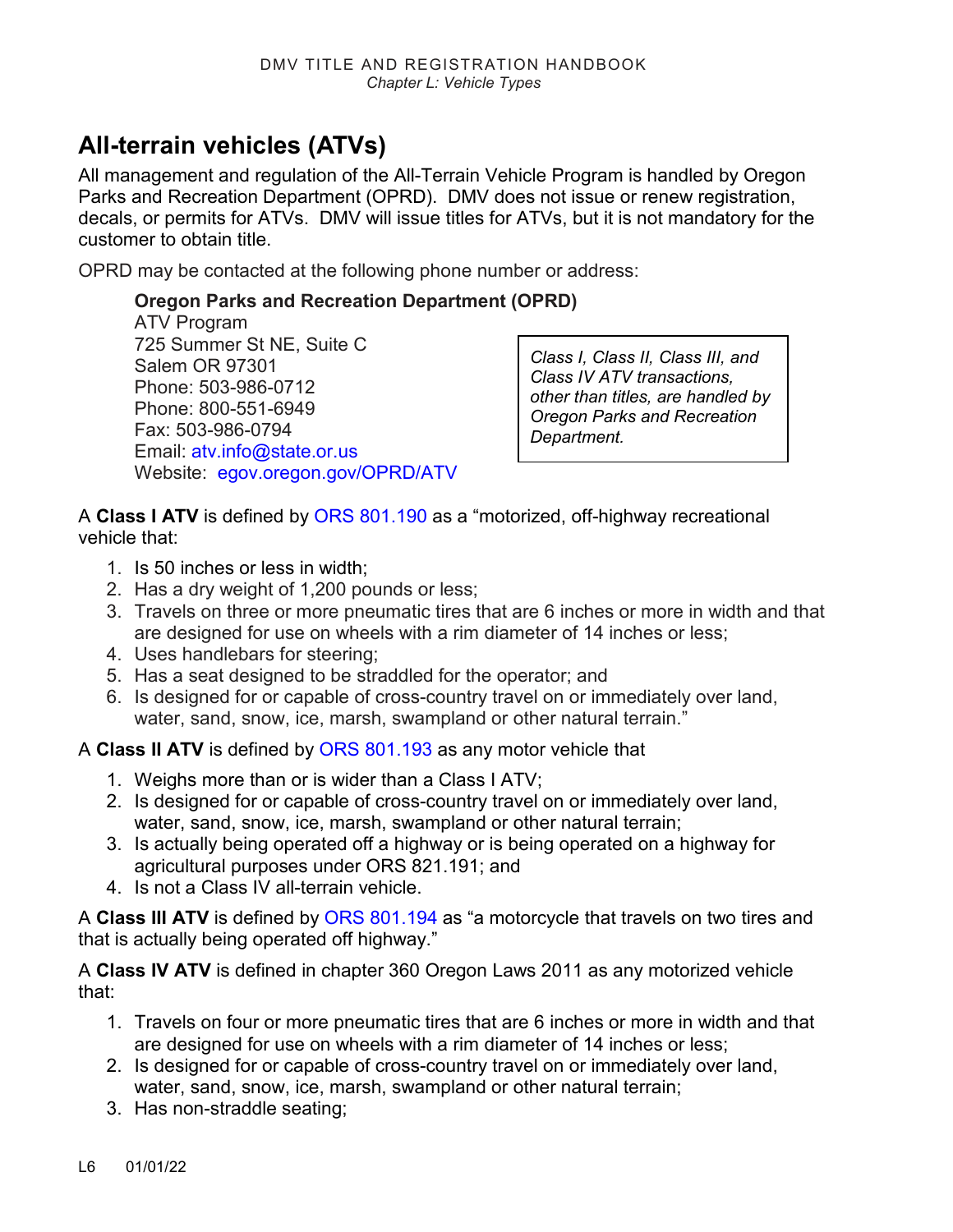- 4. Has a steering wheel for steering control;
- 5. Has a dry weight of 1,800 pounds or less; and
- 6. Is 65 inches wide or less at its widest point.

The body style code for all classes of ATVs is VT. An off-road motorcycle is defined in statute as a Class III ATV and therefore the application must show the body style of VT. Do not use the body style of MC for an off-road motorcycle.

### **Motorcycles/mopeds**

A motorcycle is a self-propelled vehicle, other than a farm tractor, moped, or ATV, with a seat or saddle for the rider, and is designed to travel and be operated with no more than three wheels in contact with the ground. [\(ORS 801.365\)](https://www.oregonlegislature.gov/bills_laws/ors/ors801.html)

A moped is a vehicle, including a bicycle equipped with a power source, that:

- Is designed to operate on the ground upon wheels;
- Has a seat or saddle for the rider;
- Is designed to travel on not more than three wheels;
- Is equipped with an independent power source that is capable of propelling the vehicle at no more than 30 miles per hour, has an engine size no greater than 50 cubic centimeters or a rotor displacement no greater than 3.05 cubic inches if the engine is a combustion engine; and
- Is equipped with a power drive system that functions directly or automatically only and does not require a clutch or shifting. [\(ORS 801.345\)](https://www.oregonlegislature.gov/bills_laws/ors/ors801.html)

Registration for motorcycles and mopeds usually expires every two years and is a set fee. New motorcycles and mopeds registered with an MCO require four-year registration at initial registration unless electric or hybrid (two-year registration only). The body style for

*Foot pedals are not required for a unit to qualify as a moped.*

motorcycles is MC and for mopeds is MP. Motorcycles and mopeds are subject to residency/domicile, financial responsibility, and odometer requirements. If a vehicle is manufactured without an odometer, the Exemption from Odometer Reading Requirements, [Form 6745,](http://www.odot.state.or.us/forms/dmv/6745.pdf) must be completed.

**NOTE**: Most motorcycles manufactured without an odometer are not manufactured to be used on the highway. Motorcycles manufactured for off-road use are defined in statute as Class III ATVs and are coded with a body style of "VT," not "MC."

Plates for motorcycles and mopeds have a yellow background and blue letters. Motorcycles and mopeds may have custom plates. If the owner qualifies for them, Disabled Veteran plates may be used on motorcycles and mopeds that are not used for commercial purposes.

Motorcycles and mopeds must meet federal safety and emissions standards in order to qualify for registration. See [Chapter F](https://www.oregon.gov/ODOT/DMV/docs/VTRH/Chapter_F.pdf) for more information about required proofs of these standards. Certain imported motorcycles or mopeds have specific required proofs.

Since an electric moped will not have an engine displacement indication, only the speed capability will determine whether the vehicle will be titled and/or registered as a motorcycle or moped. If the vehicle can travel at speeds greater than 30 mph, the vehicle needs to be titled and registered as a motorcycle.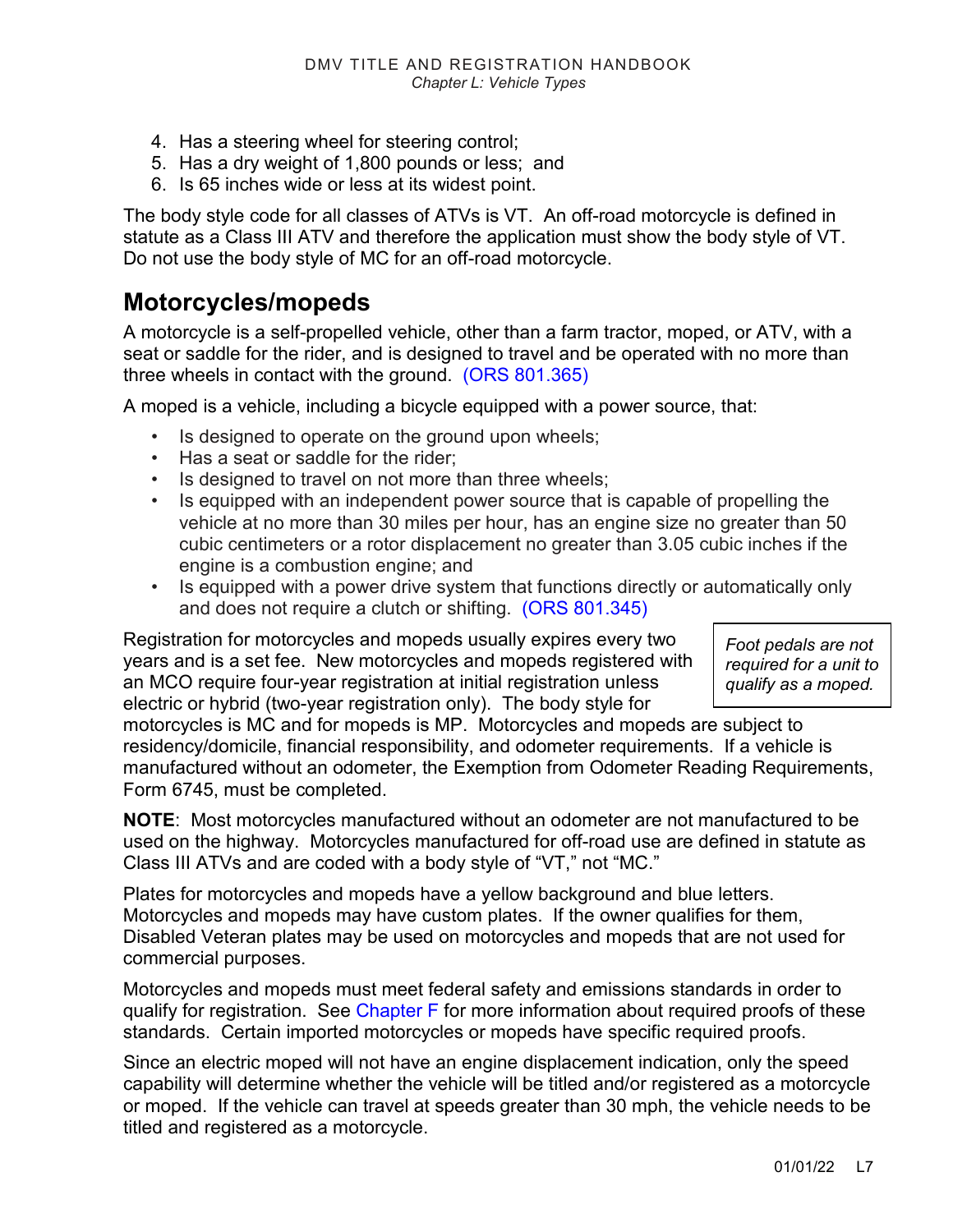For motorcycle/moped dealers: to ensure your customer receives the correct type of registration from DMV, write the CC displacement of the motorcycle or moped, or the speed capability of an electric moped, in the "Remarks" section of the Application for Title and Registration, Form 226.

### **Low-speed vehicles**

A low-speed vehicle is a four-wheeled motor vehicle with a top speed of more than 20 miles per hour but not more than 25 miles per hour. Low-speed vehicles are titled using the VIN from the frame. Body styles vary for low-speed vehicles depending on how the vehicles look.

Low-speed vehicle plates have a yellow background and blue letters. The plate configuration is "LS" followed by five numbers.

The registration paid for these vehicles is a set fee and remains the same for each registration period, every two years.

Low-speed vehicles are subject to residency/domicile, NHTSA safety equipment standards, and financial responsibility requirements.

Low-speed vehicles are exempt from DEQ and LEV requirements.

# **Medium-speed electric vehicles**

A medium-speed electric vehicle is defined in the 2009 Oregon Laws, Chapter 448, as an electric motor vehicle with four wheels that is equipped with a roll cage or a crushproof body design, can attain a maximum speed of 35 miles per hour on a paved, level surface, is fully enclosed and has at least one door for entry.

Medium-speed electric vehicles are issued a set of two blue on yellow plates with an "MS" prefix followed by 5 numbers. Plates are issued from headquarters only. Medium-speed electric vehicles may also be issued "E" plates.

In order for a medium-speed electric vehicle to be registered and to operate on Oregon highways, it must meet the vehicle safety standards as provided in [OAR 737-010-0020.](https://secure.sos.state.or.us/oard/viewSingleRule.action;JSESSIONID_OARD=NEZjnXQ16WRL1jiQyRAesJdPhn9A-yX3Yh4Xp_UIbfj5XKkt8PLy!366662043?ruleVrsnRsn=189030) A Medium-Speed Electric Vehicle Certification, [Form 7213,](https://www.odot.state.or.us/forms/dmv/7213.pdf) must be completed and accompany the transaction.

Medium-speed electric vehicles can only be issued medium-speed vehicle registration for a 2-year period. Medium-speed electric vehicles cannot be issued passenger registration, custom plates, or 4-year registration.

They are subject to residency/domicile and mandatory insurance requirements but are exempt from DEQ vehicle inspections and LEV requirements.

### **Hybrid-powered vehicles**

A hybrid-powered vehicle is a vehicle powered by electricity and another source of power.

Registrations for hybrid-powered vehicles are as follows [\(ORS 803.420\)](https://www.oregonlegislature.gov/bills_laws/ors/ors803.html)*:* 

• Two and three-wheeled vehicles are registered every two years (excluding mopeds) at a set fee.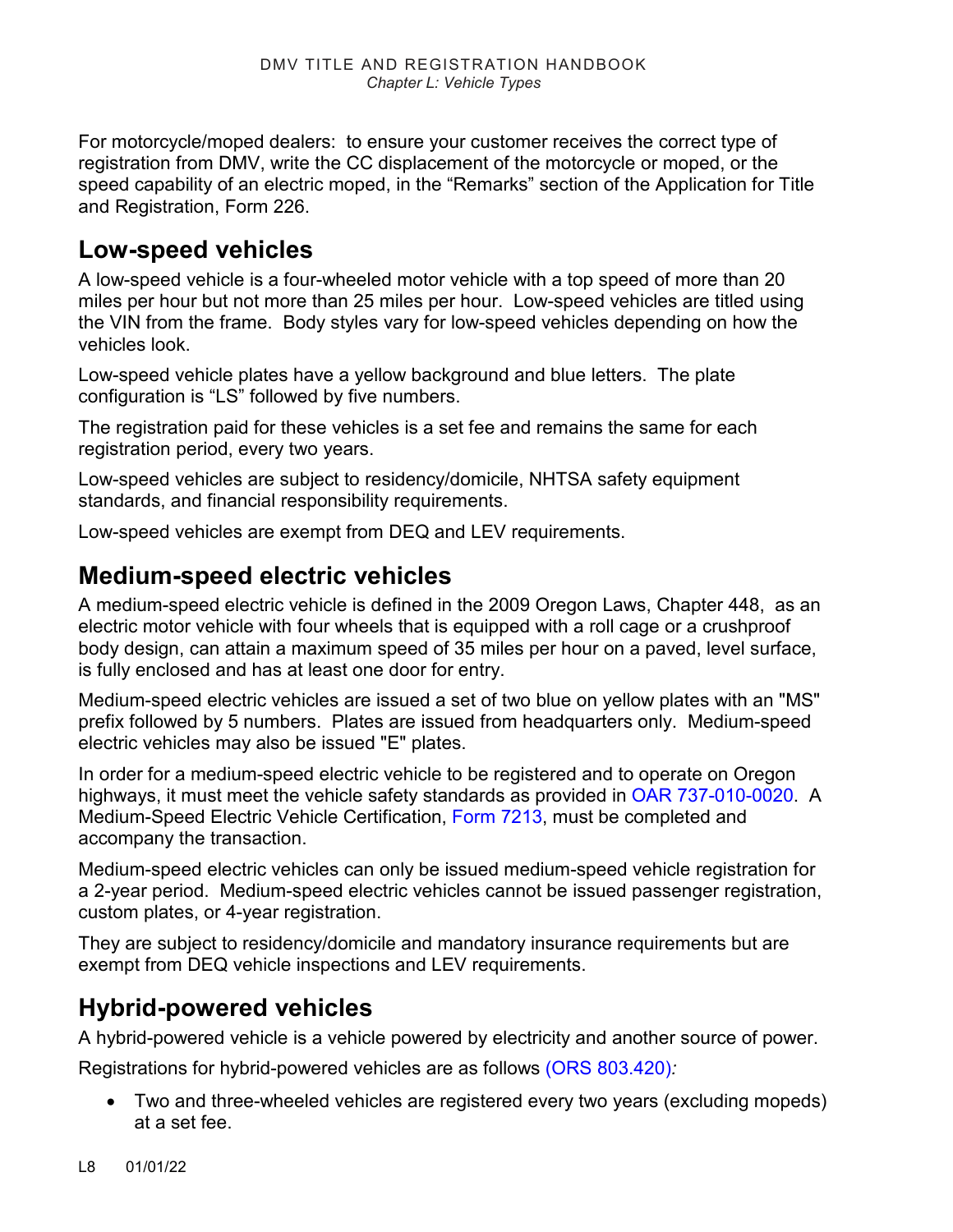- Mopeds are registered every two years at a set fee.\*
- Vehicles that require fees based upon the Truck Fee Schedule [\(Chapter M\)](https://www.oregon.gov/ODOT/DMV/docs/VTRH/Chapter_M.pdf) pay those fees plus 50% of such fees.
- Farm vehicle fees are based on the Farm Fee Schedule [\(Chapter M\)](https://www.oregon.gov/ODOT/DMV/docs/VTRH/Chapter_M.pdf) plus 50% of such fee.
- Motor Home fees are based on the Motor Home Fee Schedule [\(Chapter M\)](https://www.oregon.gov/ODOT/DMV/docs/VTRH/Chapter_M.pdf) plus 50% of such fee.
- All other vehicle types are registered every two years at a set fee.\*

\*New hybrid-powered mopeds and passenger vehicles being titled with an MCO and also being registered require four-year registration at initial registration.

Hybrid-powered vehicles are subject to residency/domicile, financial responsibility, DEQ requirements, and odometer requirements, but are exempt from LEV requirements. If a vehicle is manufactured without an odometer, the Exemption from Odometer Reading Requirements*,* [Form 6745,](https://www.odot.state.or.us/forms/dmv/6745.pdf) must be completed.

The vehicle type and/or usage determine the plate issued for a hybrid-powered vehicle. For example, a hybrid-powered motorcycle is issued a motorcycle plate and a hybridpowered motor home is issued a motor home plate. Refer to the appropriate section that covers that particular kind of vehicle.

# **Electric vehicles (other than Low-Speed and Medium-Speed)**

An electric vehicle is a vehicle powered by some form of electricity.

Registrations for electric vehicles are as follows [\(ORS 803.420\)](https://www.oregonlegislature.gov/bills_laws/ors/ors803.html):

- Two and three-wheeled vehicles are registered every two years (excluding electric mopeds) at a set fee.
- Mopeds are registered every two years at a set fee.\*
- Vehicles that require fees based upon the Truck Fee schedule [\(Chapter M\)](https://www.oregon.gov/ODOT/DMV/docs/VTRH/Chapter_M.pdf) pay those fees.
- Farm vehicle fees are based on the Farm Fee Schedule [\(Chapter M\)](https://www.oregon.gov/ODOT/DMV/docs/VTRH/Chapter_M.pdf).
- Motor home fees are based on the Motor Home Fee Schedule [\(Chapter M\)](https://www.oregon.gov/ODOT/DMV/docs/VTRH/Chapter_M.pdf).
- All other vehicle types are registered every two years at a set fee.\*

\* New electric-powered mopeds and passenger vehicles being titled with an MCO and also being registered require four-year registration at initial registration.

Electric vehicles are subject to residency/domicile, financial responsibility, and odometer requirements. If a vehicle is manufactured without an odometer, the Exemption from Odometer Reading Requirements, [Form 6745,](https://www.odot.state.or.us/forms/dmv/6745.pdf) must be completed. Electric vehicles are exempt from DEQ and LEV requirements [\(ORS 815.300\).](https://www.oregonlegislature.gov/bills_laws/ors/ors815.html)

The vehicle type and/or usage determine the plate issued for an electric vehicle. For example, an electric moped is issued a moped plate and an electric motor home is issued a motor home plate. Refer to the appropriate section that covers that particular kind of vehicle.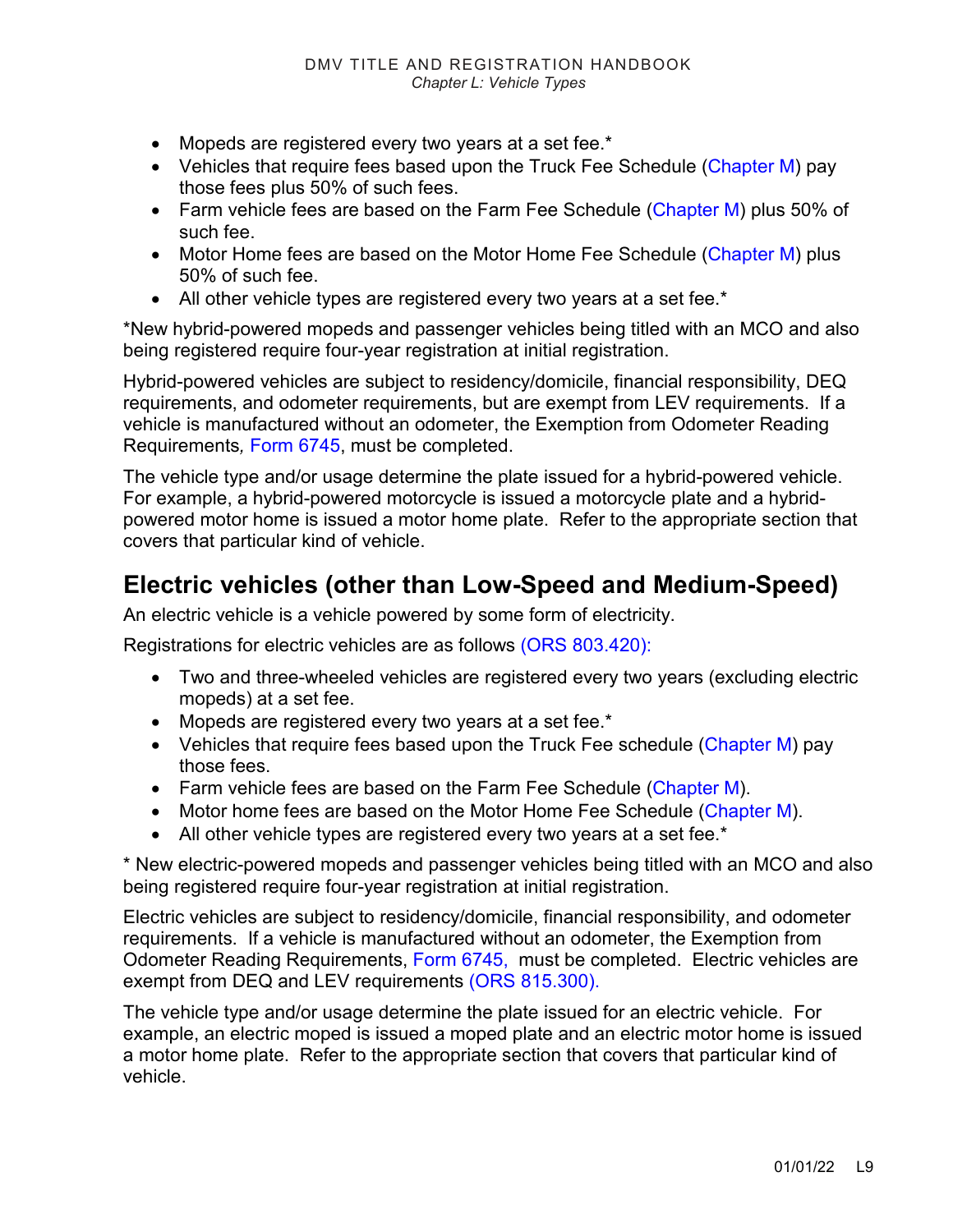# **Snowmobiles**

Snowmobiles are self-propelled vehicles capable of travel over snow or ice. Movement is provided by an endless belt tread, cleats, or similar means of traction. Skis or sled-type runners provide steering. [\(ORS 801.490\)](https://www.oregonlegislature.gov/bills_laws/ors/ors801.html)

Snowmobiles are required by law to be titled and registered with a snowmobile decal. Registration for snowmobiles expires every two years and is a set fee. Snowmobiles may not be issued passenger plates. Snowmobile dealers **MUST** act as agents for DMV when an Oregon resident buys a snowmobile, which means the dealer must collect fees, prepare the title and registration application and submit them to DMV.

The body style abbreviation for a snowmobile is SM.

Snowmobiles are subject to residency/domicile requirements.

# **Farm vehicles**

Motor vehicles purchased by a farm operation **may** qualify for farm plate registration. When a vehicle is sold with farm plates on it, the farm plates must be surrendered to DMV unless the new owner qualifies for farm plates. Trailers of any type no longer qualify for farm plates but are required to be registered as heavy or light trailers. To qualify for farm plates the applicant must own or rent a farm, orchard, or ranch and be producing agricultural products or raising livestock in sufficient quantities to reasonably require the vehicle.

Fixed load vehicles do not qualify for farm plates.

For more information about farm registration and qualifications, call the Farm Registration Desk at MCTD in Salem at (503) 378-5203.

# **Fixed load vehicles**

A fixed load vehicle is a vehicle with or without motor power that is designed and used primarily:

- To support and move a permanent load in the form of equipment or appliances constructed as part of, or permanently attached to, the body of the vehicle; and
- For transportation of equipment or appliances that are ordinarily kept on or in the vehicle in order that the vehicle may be used for its primary purpose; and
- Except for the transportation of permanent loads, appliances and equipment described above, for purposes other than for the transportation of persons or property over public highways or streets. [\(ORS 801.285\)](https://www.oregonlegislature.gov/bills_laws/ors/ors801.html)

A manufacturer's advertising picture or snapshot will help DMV verify that the vehicle is a fixed load. Registration for fixed load vehicles is a set fee depending on the weight, and expires every two years.

An odometer disclosure, if applicable, or an exemption from the odometer requirements must be

#### *Fixed load vehicles do not include:*

- *travel trailers*
- *tow vehicles*
- *truck-mounted transit mixers*
- *self-propelled mobile cranes*
- *volumetric mixers*